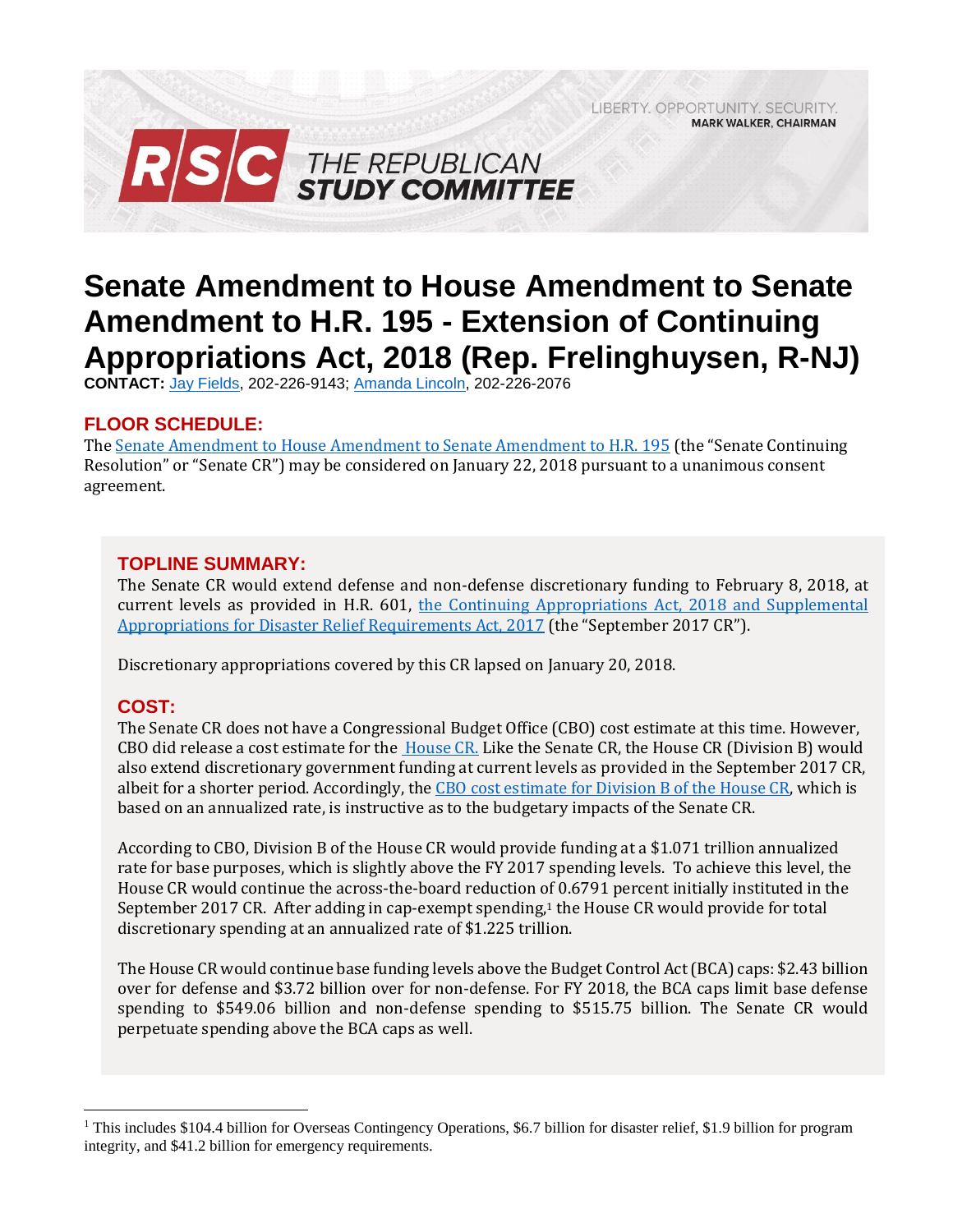Under the Budget Control Act, spending levels that exceed the BCA caps normally would result in a sequestration order from the Office of Management and Budget (OMB) 15 days after the adjournment of the First Session of the 115th Congress. The order would be enforced through across-the-board cuts to non-exempt programs to offset the breach in each category. However, the [Continuing Resolution](https://gallery.mailchimp.com/d4254037a343b683d142111e0/files/a56b88ed-0bc9-41df-befa-47f620eb0091/LB_Continuing_Resolution_Dec_22_FINAL.01.pdf) [passed by the House on December 21, 2018](https://gallery.mailchimp.com/d4254037a343b683d142111e0/files/a56b88ed-0bc9-41df-befa-47f620eb0091/LB_Continuing_Resolution_Dec_22_FINAL.01.pdf) contained a provision delaying any potential enforcement of the discretionary spending caps via a sequestration order until 15 days after January 19, 2018. The Senate CR, by virtue of changing the expiration date of government funding, changes the date from which the 15-day period for enforcement of the BCA caps starts to February 8, 2018.

| <b>CR Base Discretionary Funding Levels (in millions of dollars)</b> |                     |                                    |                   |
|----------------------------------------------------------------------|---------------------|------------------------------------|-------------------|
|                                                                      | <b>Base Defense</b> | <b>Base Non-</b><br><b>Defense</b> | <b>Total Base</b> |
| <b>House CR</b>                                                      | 551,489             | 519,469                            | 1,070,958         |
| <b>FY 2018 Caps</b>                                                  | 549,057             | 515,749                            | 1,064,806         |
|                                                                      |                     |                                    |                   |
| <b>House CR</b><br><b>vs. FY 2018 Caps</b>                           | $+2,432$            | $+3,719$                           | $+6,151$          |

#### **Budgetary Waivers:**

Division E of the bill contains a number of provisions waiving the budgetary impacts of Division C (CHIP extension) and Division D (Obamacare tax suspensions).

Division E would waive the requirement that the budgetary impact of Divisions C and D be added to the annual [statutory PAYGO scorecard](https://www.pgpf.org/budget-basics/understanding-complex-budget-terms-and-processes-and-why-they-matter/what-is-paygo) maintained by OMB. By doing so, any deficit impact would not be offset by across the board spending cuts to non-exempt programs through the sequestration process.

The Senate PAYGO rule establishes a point of order -- requiring 60 votes to overcome -- against tax and mandatory spending legislation that would increase or produce the deficit over a 6 or 11-year period. The [FY2018 budget resolution](https://gallery.mailchimp.com/d4254037a343b683d142111e0/files/b3aad671-ec16-46b9-b098-4f2bf60797e6/RSC_Legislative_Bulletin_Senate_Amendment_to_H_Con_Res_71_October_26_2017.03.pdf) restates the 6 and 11-year tests and adds new current year and budget year tests. Division E would waive any budgetary impact of Divisions C and D from these scorecards.

Division E would also would exempt any budgetary impact of Divisions C and D for purposes of the BCA's discretionary sequestration.

# **CONSERVATIVE CONCERNS:**

Some conservatives may be pleased the Senate CR would end the Schumer Shutdown, ensuring that soldiers serving in harm's way receive their pay.

Some conservatives may be concerned with passing a CR that includes funding for defense programs at current levels instead of full-year defense funding and a short term non-defense continuing resolution.

Some conservatives may be concerned that passing a CR as short as 15 days adds pressure on Republican leadership to reach an agreement with Democrats regarding immigration and raising the BCA spending caps and could increase the leverage of Democrats in those negotiations.

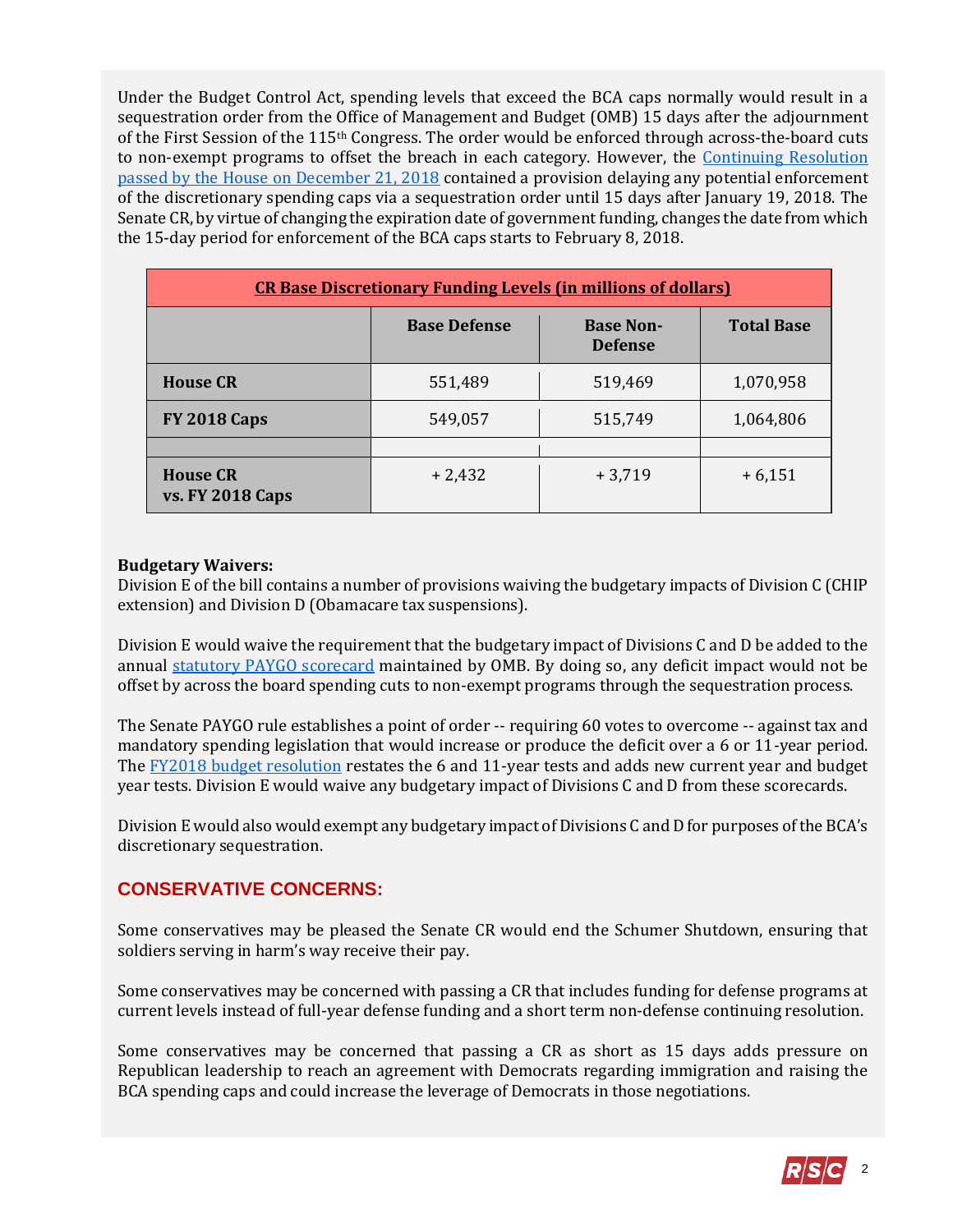Many conservatives oppose continuing resolutions that apply to defense spending arguing that they negatively impact military training, readiness, equipment, and personnel.

Conservatives may be concerned that the bill extends the discretionary appropriations originally provided by [H.R.244, the Consolidated Appropriations Act 2017 \("](http://rsc.walker.house.gov/files/2017LB/RSC_Legislative_Bulletin_HR_244_FY_2017_Omnibus_May_3_2017.pdf)[FY 2017 Omnibus](http://rsc.walker.house.gov/files/2017LB/RSC_Legislative_Bulletin_HR_244_FY_2017_Omnibus_May_3_2017.pdf)") that was passed with [primarily Democratic support.](http://clerk.house.gov/evs/2017/roll249.xml) For conservative concerns of the FY 2017 Omnibus, the RSC Legislative Bulletin is availabl[e here.](https://gallery.mailchimp.com/d4254037a343b683d142111e0/files/86067b86-49d6-4a66-bc77-1f24be4448e0/RSC_Legislative_Bulletin_HR_601_Hurricane_Supplemental_Debt_Limit_CR_September_8_2017.pdf)

Some conservatives oppose continuing resolutions arguing that they perpetuate an inability of Congress to wield its power of the purse and properly carry out the annual appropriations process to prioritize funding decisions based on the will of the voters that elected them. The Senate CR would be the fourth CR passed by Congress since the FY 2017 Omnibus.

Some conservatives may be concerned that passing a string of continuing resolutions under the threat of a government shutdown gives Democrats leverage on each occasion to extract concessions on liberal policy items.

Some conservatives may be concerned that the Senate CR would continue to appropriate discretionary funding in excess of the FY 2018 BCA spending caps despite being nearly four months into the 2018 fiscal year.

Some conservatives may be concerned that the bill contains a number of provisions waiving the budgetary impacts of Divisions C and D of the bill for purposes of Statutory PAYGO, the Senate PAYGO rule, and the BCA's discretionary sequestration mechanism.

Some conservatives may be concerned that one of the bill's spending anomalies – provisions that enumerate exceptions to the duration, amount, or purposes for which those funds may be used for certain appropriations accounts or activities – would allow the Department of Defense to use previously appropriated emergency missile defense funds for intelligence activities not specifically enumerated in that appropriation.

Some conservatives may be concerned that the bill would reauthorize CHIP for six years while only gradually phasing out the Obamacare match-rate increase and would extend an Obamacare requirement that states must maintain income eligibility for children enrolled in Medicaid or CHIP.

Some conservatives may be concerned the bill would deposit \$980 million in the Medicaid Improvement Fund which would allow the HHS Secretary to use these funds beginning in FY 2023. Congress has historically used the Medicaid Improvement Fund as a "parking spot" to bank savings to offset future spending.

- **Expand the Size and Scope of the Federal Government?** Yes. The bill would eliminate application of a restriction on the use of previously appropriated funds for intelligence activities. The bill would also increase the amount of funding for certain healthcare related programs.
- **Encroach into State or Local Authority?** Some conservatives may believe that many of the programs and activities funded by this bill would be more appropriately handled by state and local governments, or the private sector.
- **Delegate Any Legislative Authority to the Executive Branch?** Some conservatives believe that continuing resolutions delegate authority regarding spending to the Executive Branch.
- **Contain Earmarks/Limited Tax Benefits/Limited Tariff Benefits?** No.

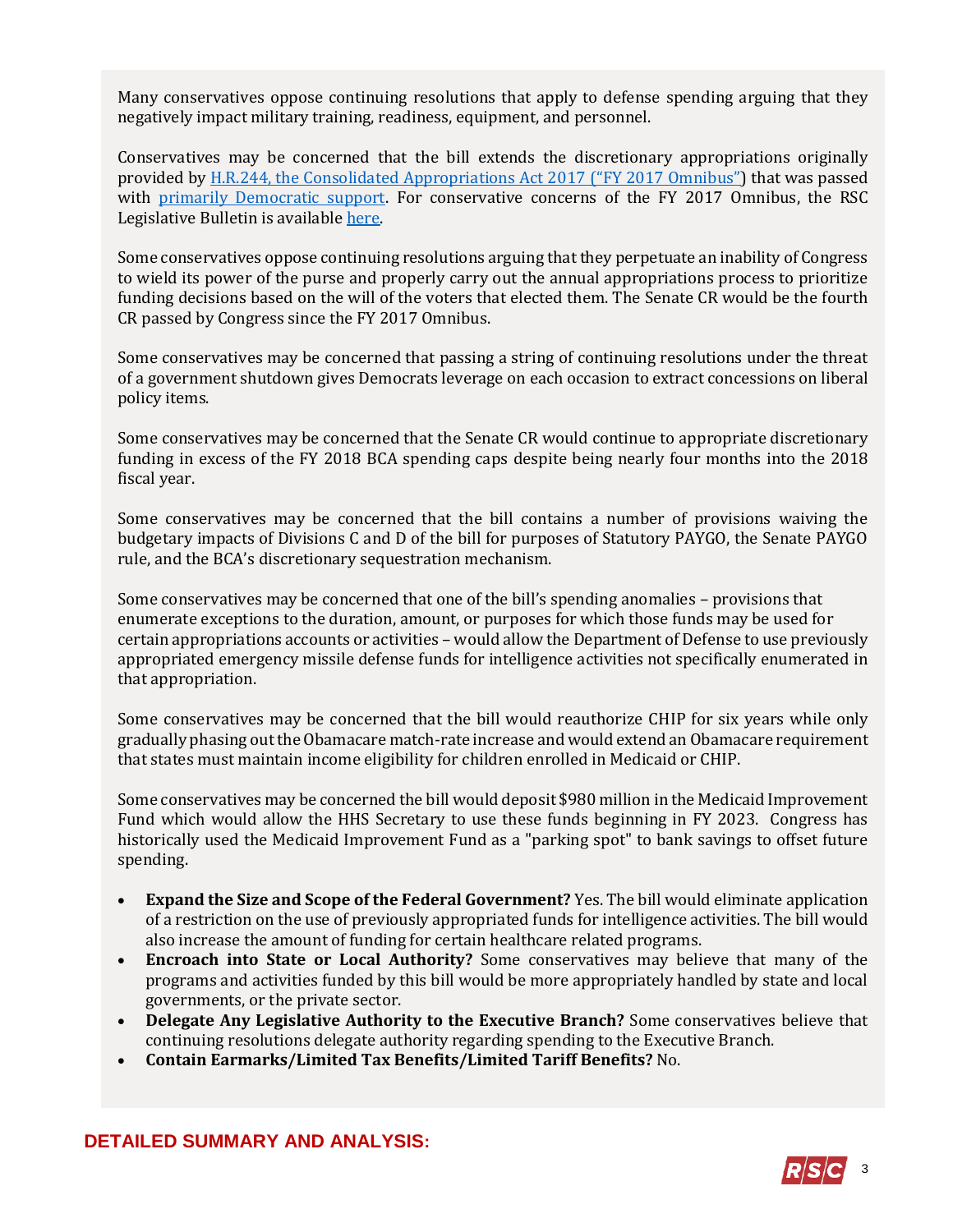## **Division B - Continuing Resolution<sup>2</sup>**

The Senate CR would extend discretionary appropriations for defense and non-defense programs through February 8, 2018. It would do so by extending the expiration date of the [September CR,](https://gallery.mailchimp.com/d4254037a343b683d142111e0/files/86067b86-49d6-4a66-bc77-1f24be4448e0/RSC_Legislative_Bulletin_HR_601_Hurricane_Supplemental_Debt_Limit_CR_September_8_2017.pdf) which provided continuing discretionary appropriations through December 8, 2017, and was subsequently extended by [H.J.Res. 123, the Continuing Appropriations Act](https://gallery.mailchimp.com/d4254037a343b683d142111e0/files/7b9c40c5-76fb-4cc5-abbc-ad8e9f1f5b16/LB_HJRes_123_Dec_8_CR_FINAL.pdf) through December 22, 2017, and then b[y H.R. 1370, Further](https://gallery.mailchimp.com/d4254037a343b683d142111e0/files/a56b88ed-0bc9-41df-befa-47f620eb0091/LB_Continuing_Resolution_Dec_22_FINAL.01.pdf)  [Continuing Resolution](https://gallery.mailchimp.com/d4254037a343b683d142111e0/files/a56b88ed-0bc9-41df-befa-47f620eb0091/LB_Continuing_Resolution_Dec_22_FINAL.01.pdf) through January 19, 2018.

The Senate CR would extend the National Flood Insurance Program through February 8, 2018 by virtue of extending the September CR.

For background, the September CR, which [passed the House 316-90 with primarily Democratic support](http://clerk.house.gov/evs/2017/roll480.xml) on September 8, 2017, provided funding through December 8, 2017 by extending appropriations, funds, and other authority made available by [the FY 2017 Omnibus.](http://rsc.walker.house.gov/files/2017LB/RSC_Legislative_Bulletin_HR_244_FY_2017_Omnibus_May_3_2017.pdf) The FY 2017 Omnibus passed the House 309-118 [on May 3, 2017, again with primarily Democratic support.](http://clerk.house.gov/evs/2017/roll249.xml) A more complete history of the FY 2017 appropriations process can be found in the [RSC's Legislative Look Ahead –](https://gallery.mailchimp.com/d4254037a343b683d142111e0/files/d098b80e-7b7f-4753-9bdd-2fc68ea93c90/RSC_Legislative_Look_Ahead_FY_2017_Appropriations_April_25_2017.pdf) FY 2017 Appropriations.

#### **Anomalies**

Division B contains a number of anomalies – provisions that enumerate exceptions to the duration, amount, or purposes for which those funds may be used for certain appropriations accounts or activities.

Under [existing law,](http://uscode.house.gov/view.xhtml?req=(title:50%20section:3094%20edition:prelim)%20OR%20(granuleid:USC-prelim-title50-section3094)&f=treesort&edition=prelim&num=0&jumpTo=true#substructure-location_a_1) appropriated funds cannot be used for an intelligence activity unless Congress specifically authorizes funding to be used for the activity. H.R. 195 would lift this restriction with respect to \$4.68 billion appropriated under the December CR and designated therein for missile defense purposes and naval ship repairs.

The bill would allow funds to be obligated at a rate necessary to ensure that a Department of Agriculture program designed to develop and test methods of providing access to food for children in urban and rural areas during the summer months can be fully operational by May 2018.

The bill would allow funds to be obligated at a rate necessary to maintain the planned launch capability schedules for the Space Launch System launch vehicle, Exploration Ground Systems, and Orion Multi-Purpose Crew Vehicle programs.

The bill would allow funds to be obligated at a rate necessary to sustain staffing levels achieved on June 30, 2017 within the Department of Energy's Energy Programs Inspector General Office.

The bill would allow funds to be obligated at a rate necessary to accommodate increased demand for small businesses loans. Some conservatives may feel that subsidizing private businesses in the form of loans is an inappropriate use of federal taxpayer money and interferes with free markets.

The bill would allow the Department of Housing and Urban Development to adjust its funding allocations related to administration of the Section 8 housing voucher program to public housing agencies in areas receiving a presidential disaster declaration in 2017 and 2018. Some conservatives may feel that the Section 8 housing program is a wasteful use of taxpayer money that does a poor job of helping beneficiaries improve their education or earnings.

## **DIVISION C**

 $\overline{a}$ 

<sup>&</sup>lt;sup>2</sup> The legislative language that would appear prior to the continuing resolution language consists of the text of H.R. 195, the [Federal Register Printing Savings Act of 2017,](http://rsc.walker.house.gov/files/2017LB/RSC_Legislative_Bulletin_Suspensions_May_17_2017.01.pdf#page=10) as passed by the House and the Senate. This legislative language is *not* a matter of disagreement between the House and Senate, and is not modified by the Senate Amendment to the House Amendment to the Senate Amendment to H.R. 195.

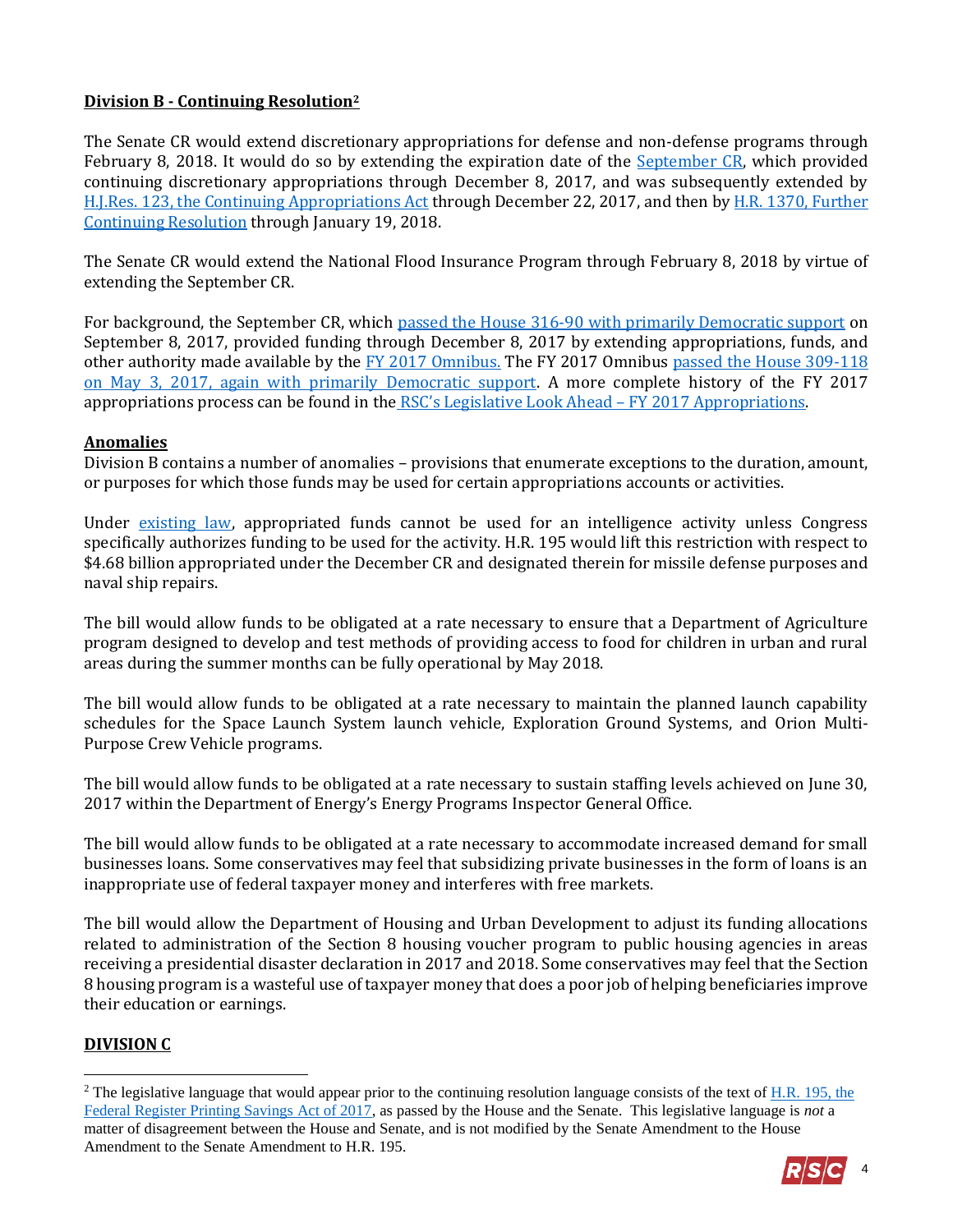Division C would extend funding for the Children's Health Insurance Program (CHIP) through FY 2023 and gradually eliminate the temporary 23 percent increase to the federal CHIP matching rate provided under Obamacare. It would also extend funding for certain pediatric-related public health programs, [the](https://aspe.hhs.gov/report/affordable-care-act-and-adolescents/childhood-obesity-demonstration-project)  [childhood obesity demonstration project](https://aspe.hhs.gov/report/affordable-care-act-and-adolescents/childhood-obesity-demonstration-project) (\$30 million) and certain activities related to pediatric quality measures (\$90 million). The six-year funding extension follows the model of a [bipartisan](https://www.congress.gov/115/bills/s1827/BILLS-115s1827rs.pdf)  [agreement](https://www.congress.gov/115/bills/s1827/BILLS-115s1827rs.pdf) between Senators Hatch and Wyden that, if enacted, would extend CHIP funding for five years.

Previously, the [Congressional Budget Office \(CBO\)](https://www.cbo.gov/system/files/115th-congress-2017-2018/costestimate/s1827.pdf) scored the Hatch-Wyden proposal as increasing direct spending by \$8.2 billion over the FY2018-FY2027 period, and the House voted [242-174](http://clerk.house.gov/evs/2017/roll606.xml) on November 3, 2017 to advance this proposal with full offsets. Following repeal of Obamacare's harmful individual mandate, however, the Congressional Budget Office (CBO) [substantially revised cost estimates](https://www.cbo.gov/system/files/115th-congress-2017-2018/costestimate/s1827_0.pdf) given that "the federal costs of the alternatives to providing coverage through CHIP (primarily Medicaid, subsidized coverage in the marketplaces, and employment-based insurance) are larger than the costs of providing CHIP during that period."

Specifically, under H.R. 195 CHIP would be funded at the following levels:

- FY 2018: \$21.5 billion
- FY 2019: \$22.6 billion
- FY 2020: \$23.7 billion
- FY 2021: \$24.8 billion
- FY 2022: \$25.9 billion
- Funding for FY 2023 would be structured like CHIP's FY 2015 and FY 2017 funding, with semiannual appropriations of \$2.85 billion plus a one-time \$20.2 billion appropriation provided in the first six months of the fiscal year that would remain available until exhausted.

Some conservatives have [raised concerns](https://www.medpagetoday.com/publichealthpolicy/medicaid/68333) that some of the CHIP appropriation has historically been diverted to other, unrelated HHS programs and thus the formula-derived funding levels may be inflated. Governors have [previously suggested,](https://archives-energycommerce.house.gov/sites/republicans.energycommerce.house.gov/files/letters/20141203-CHIP-Response-Summary.pdf) however, that the formula works well.

Although federal CHIP funding is capped at the level Congress appropriates for the program, rather than extended as an open-ended entitlement, the federal government provides a matching payment for CHIP services. Obamacare applied a 23 percent increase to this matching payment, which affected the traditional state-federal financing partnership by shifting more responsibility to the federal government, and in some cases even superseded the need to states to contribute to their own programs. Division C would gradually roll back this increase and restore the traditional state-federal financing partnership by providing an 11.5 percent matching rate in FY 2020 and returning to the pre-Obamacare matching rate for FY 2021- 2023. [Some conservatives](http://thefederalist.com/2018/01/08/republicans-ignore-promises-reform-state-health-insurance-subsidies/) may be concerned about the gradual reduction of this phase out, given that the increase would fully expire in FY 2019 under current law.

Division C would also extend an Obamacare requirement that states must maintain income eligibility for children enrolled in Medicaid or CHIP -- or risk losing federal Medicaid matching funds -- between FY 2019 and FY 2023, but would limit its application to children in families with annual income below 300% of the federal poverty level (FPL). Some conservatives may be concerned that this limitation does not go far enough, given that the [vast majority of children](https://www.macpac.gov/wp-content/uploads/2017/03/March-2017-Report-to-Congress-on-Medicaid-and-CHIP.pdf) enrolled in CHIP have family incomes at or below 250 percent of FPL. The Division would also extend the Child Enrollment Contingency Fund, qualifying state option, and authority for Express Lane eligibility determinations through FY 2023. Additionally, it would provide \$100 million for [outreach and enrollment grants](https://www.insurekidsnow.gov/campaign/funding/index.html) between FY 2018 and FY 2023 and add parent mentors to the list of entities eligible to receive such grants.

Finally, the Division would deposit \$980 million in the Medicaid Improvement Fund and allow the HHS Secretary to use these funds beginning in FY 2023 to reimburse states for activities related to mechanized claims systems. Congress has historically used the Medicaid Improvement Fund and a similar Medicare

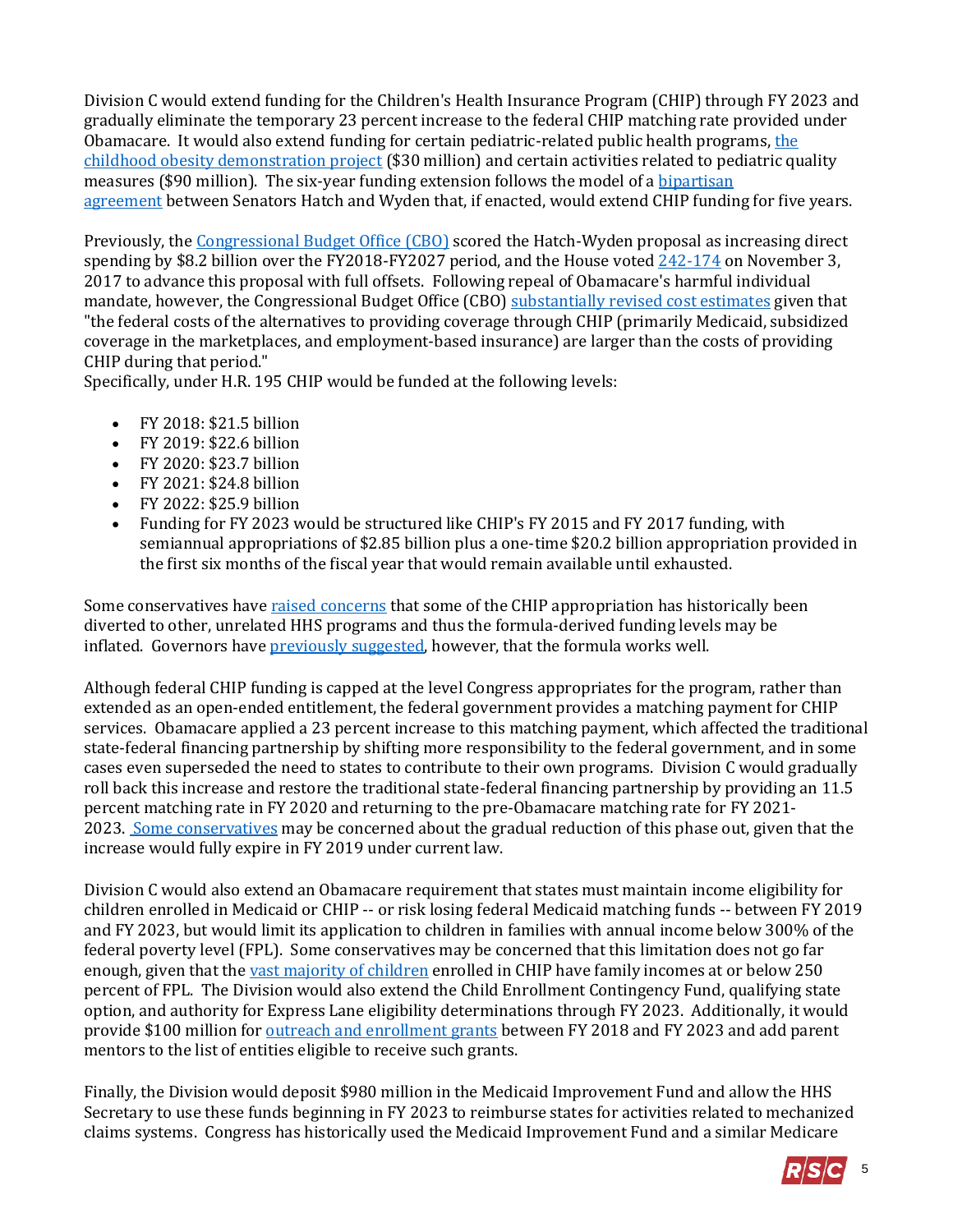Improvement Fund as a "parking spot" to bank savings to offset future spending. If not redirected by Congress, the MIF is available to the HHS Secretary for specific uses related to improving the Medicaid program.

## **DIVISION D**

Division D suspends a number of taxes created by Obamacare.

[Medical Device Tax.](https://fas.org/sgp/crs/misc/R43342.pdf) The Affordable Care Act levied a 2.3% excise tax on the sale of medical devices. The Consolidated Appropriations Act, 2016, enacted on December 18, 2015, included a two-year moratorium on the medical device tax that ended on December 31, 2017. H.R. 195 would re-establish a moratorium lasting until December 31, 2019.

[Cadillac Tax.](https://fas.org/sgp/crs/misc/R44147.pdf) The Affordable Care Act established a 40% excise tax (a.k.a., the "Cadillac Tax") on the cost of high-value health plans that exceeds a statutory threshold (\$10,800 for single health plans). The Consolidated Appropriations Act, 2016, enacted on December 18, 2015, delayed the effective date of the Cadillac Tax from January 1, 2017 to January 1, 2020. H.R. 195 would further delay implementation until January 1, 2022.

[Health Insurance Tax.](https://fas.org/sgp/crs/misc/R43225.pdf) The Affordable Care Act created an annual fee on certain for-profit health insurers. For 2018, the total amount to be collected is \$14.8 billion. This sum is to be apportioned among health insurers based on their market share and value of their business. The Consolidated Appropriations Act, 2016, enacted on December 18, 2015, suspended the health insurance tax for 2017. H.R. 195 would place a moratorium on the health insurance tax for calendar year 2019.

#### **DIVISION E**

Division E of the bill contains a number of provisions waiving the budgetary impacts of Division C (CHIP extension) and Division D (Obamacare tax suspensions).

Division E would waive the requirement that the budgetary impact of Divisions C and D be added to the annual [statutory PAYGO scorecard](https://www.pgpf.org/budget-basics/understanding-complex-budget-terms-and-processes-and-why-they-matter/what-is-paygo) maintained by OMB. By doing so, any deficit impact would not be offset by across the board spending cuts to non-exempt programs through the sequestration process.

The Senate PAYGO rule establishes a point of order -- requiring 60 votes to overcome -- against tax and mandatory spending legislation that would increase or produce the deficit over a 6 or 11-year period. The [FY 2018 budget resolution](https://gallery.mailchimp.com/d4254037a343b683d142111e0/files/b3aad671-ec16-46b9-b098-4f2bf60797e6/RSC_Legislative_Bulletin_Senate_Amendment_to_H_Con_Res_71_October_26_2017.03.pdf) restates the 6 and 11-year tests and adds new current year and budget year tests. Division E would waive any budgetary impact of Divisions C and D from these scorecards.

Division E would also would exempt any budgetary impact of Divisions C and D for purposes of the BCA's discretionary sequestration.

#### **COMMITTEE ACTION:**

H.R. 195 was introduced as the [Federal Register Printing Savings Act of 2017](http://rsc.walker.house.gov/files/2017LB/RSC_Legislative_Bulletin_Suspensions_May_17_2017.01.pdf#page=10) on January 3, 2017 and referred to the House Committees on Oversight and Government Reform and Administration. The Committee on Oversight and Government Reform ordered the bill reported by voice vote on February 14, 2017. The bill passed the House on May 17, 2017, by a voice vote. The bill passed the Senate with an [amendment](https://www.gpo.gov/fdsys/pkg/BILLS-115hr195eas/pdf/BILLS-115hr195eas.pdf) adding an additional title on December 21, 2017, by unanimous consent.

The Rules Committee Print 115-55, showing the text of H.J.Res. 125 as introduced, was posted on docs.house.gov at 8:53 pm on January 16, 2018. Rules Committee Print 115-55 states that its text would replace the prior Senate amendment.